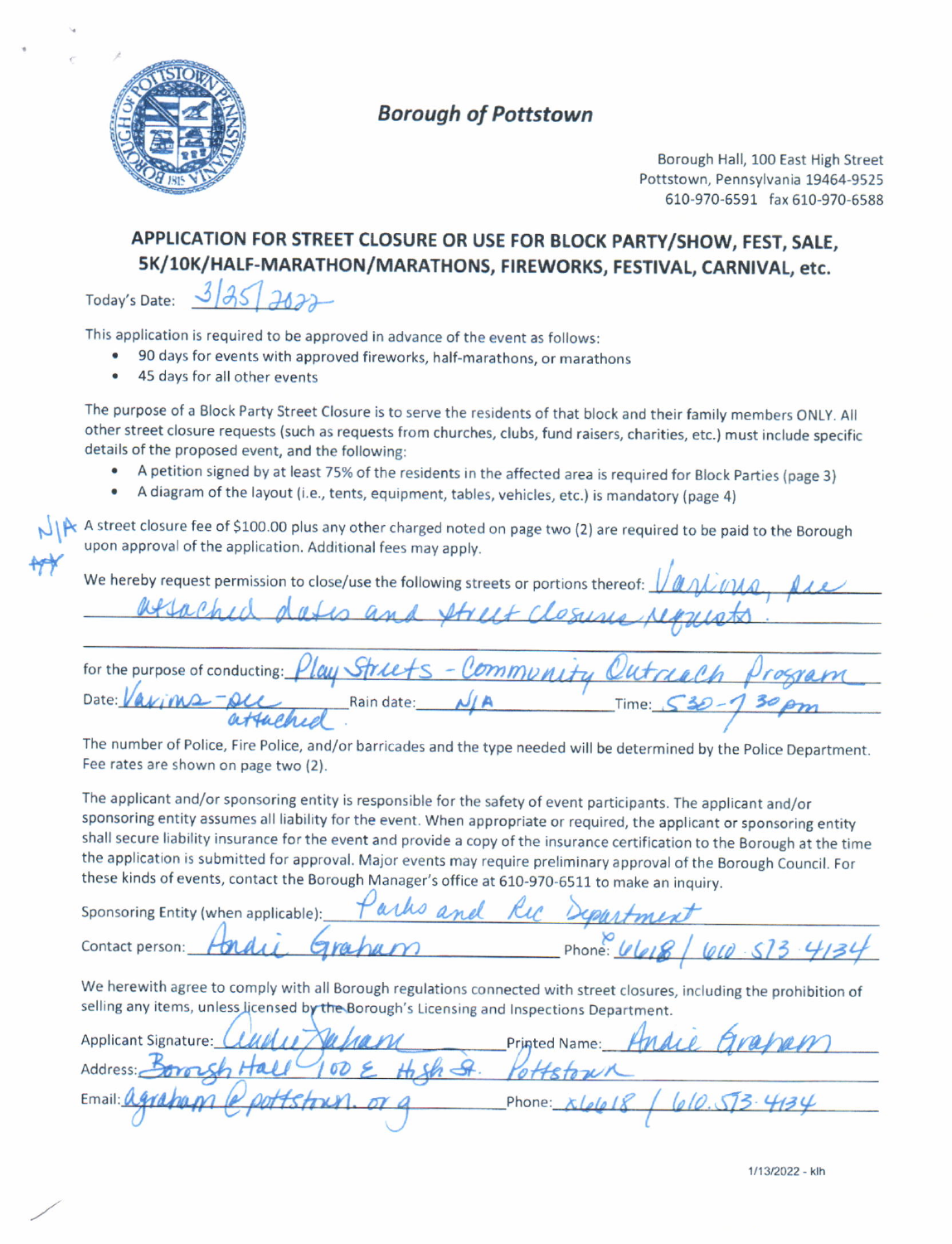| For Internal Use Only<br>$\frac{1}{2}$<br>Lieutenant | $3 - 29 - 22$<br>Date | <b>Fire Marshal</b>    | $-29 - 22$<br>Date |
|------------------------------------------------------|-----------------------|------------------------|--------------------|
| Chief of Police                                      | Date                  | <b>Borough Manager</b> | Date               |
| <b>DISAPPROVED:</b><br>APPROVED:                     |                       | Copy to Finance:       | Date               |

 $\rightarrow$   $\sim$   $\sim$   $>$   $>$ 

## Municipal Service Fee Rates

| <b>IVIUIIICIDAI SEI VICE FEE NATES</b>                                       |  |  |  |  |
|------------------------------------------------------------------------------|--|--|--|--|
| \$90.00 per hour/per officer                                                 |  |  |  |  |
| The number of officers required will be determined by the Police Department. |  |  |  |  |
| \$25.00 per hour/per officer                                                 |  |  |  |  |
|                                                                              |  |  |  |  |
| The number of officers required will be determined by the Police Department. |  |  |  |  |
| \$3.00 each per day                                                          |  |  |  |  |
| \$5.00 each per day                                                          |  |  |  |  |
| \$5.00 each per day                                                          |  |  |  |  |
| The Police Department will determine the type and number of barricades.      |  |  |  |  |
|                                                                              |  |  |  |  |
| \$25.00 per event                                                            |  |  |  |  |
| \$50.00 per event                                                            |  |  |  |  |
| \$100.00 per event                                                           |  |  |  |  |
| \$2.00 each                                                                  |  |  |  |  |
|                                                                              |  |  |  |  |

Clean up and Trash Removal may be billed according to clean-up required following the event for any trash left behind.

| of w/ P+R barricades and<br>will s         | Number x Hours  | Cost                      |
|--------------------------------------------|-----------------|---------------------------|
| Number of Police Approved                  | N/A             |                           |
| Number of Fire Police Approved             | N/A             |                           |
| Number of Small Wooden Barricades Approved |                 |                           |
| Number of Large Wooden Barricades Approved |                 |                           |
| Number of Metal Barricades Approved        |                 |                           |
| Delivery by Pickup Truck                   |                 |                           |
| Delivery by Pickup Truck and Trailer       |                 |                           |
| Delivery with use of Loader                |                 |                           |
| <b>Temporary Parking Restriction Signs</b> |                 |                           |
|                                            | <b>SUBTOTAL</b> |                           |
|                                            |                 | + \$100.00 Street Closure |
| ** Parks & Rec. - Equipment to be used **  | <b>TOTAL</b>    |                           |
|                                            |                 |                           |

would per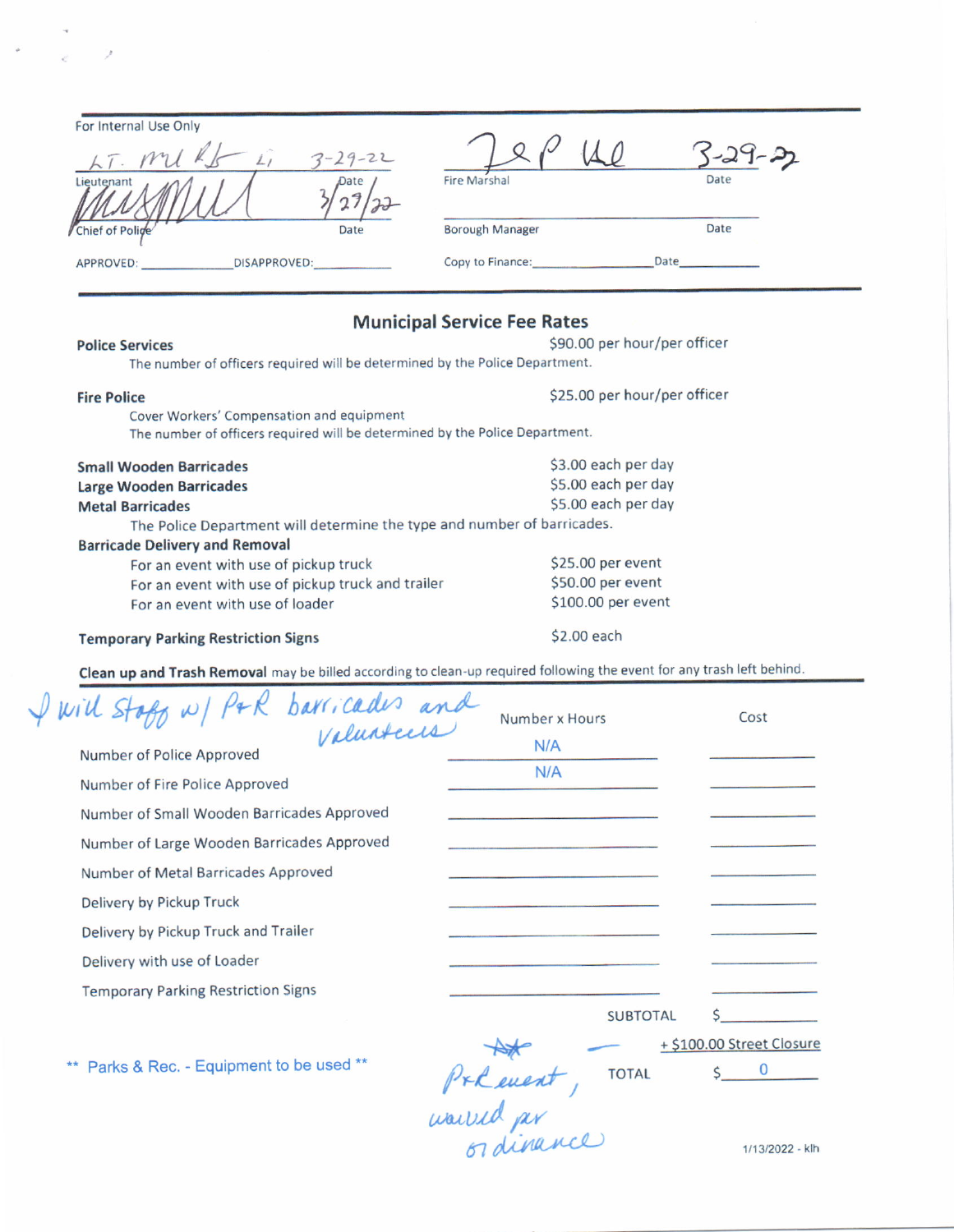### **Block Party / Street Closure Diagram**

Use this page to illustrate your planned block party / street closure event. Include the main street (the street that will be closed for the event) and the nearest streets on either side of the block.

You can use the KEY below to show where any items may be set upon the block, such as tents, tables, or other equipment. Anything that will be in the roadway should be illustrated and labeled.

For safety reasons, equipment and other items should not be set up in the middle of the street. This will allow for clear passage of first responders in case of an emergency.

\*\* SEE ATTACHED \*\*



1/13/2022 - kth